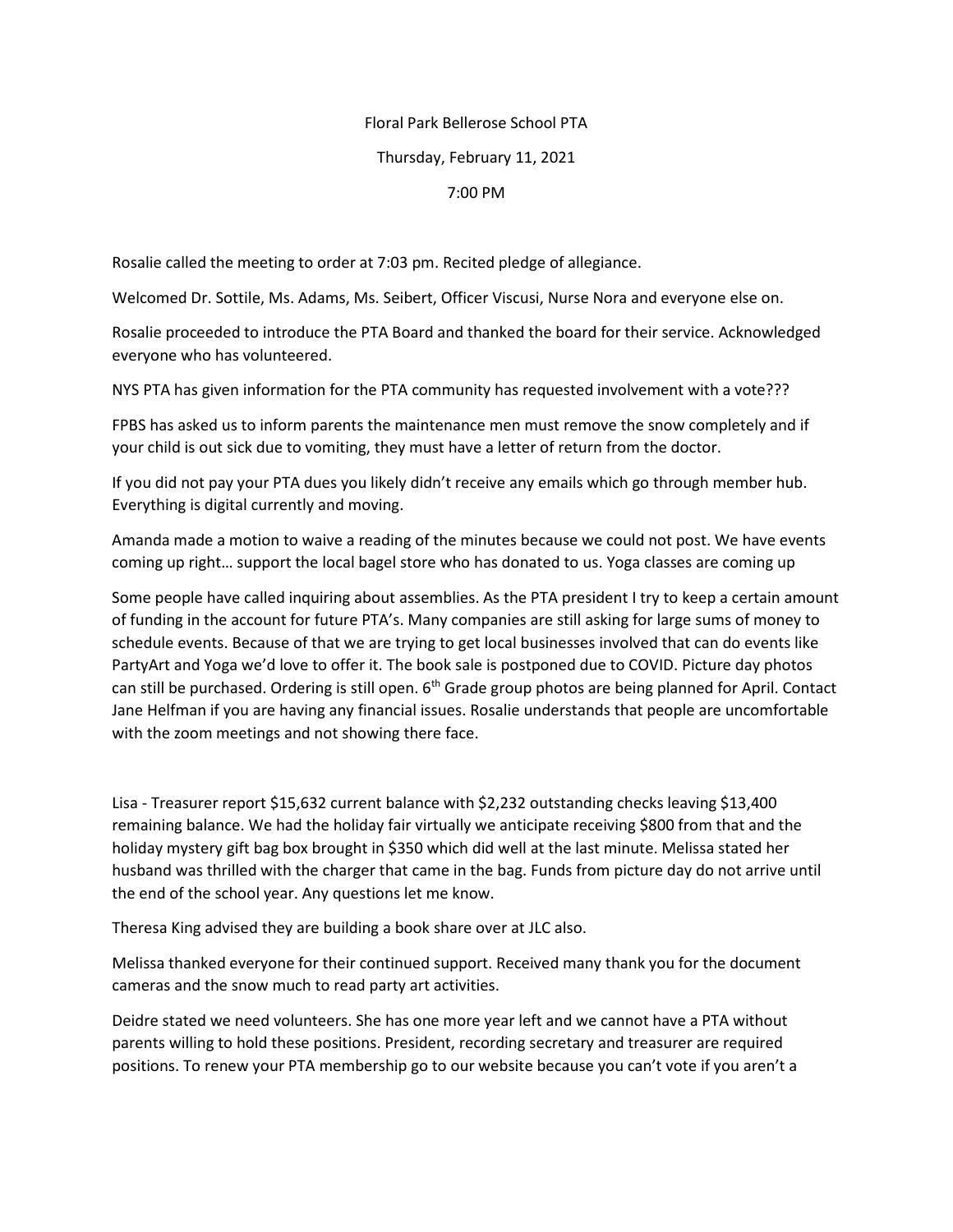member. There is a PTA Facebook page and website so there are many ways to get in touch with us about how you can volunteer.

Maggie Weickert – The first thing that needs to happen is the nominating committee needs to be complete. The work is pretty minimal. The committee slates the board for the election in April. If anyone is interested in joining the nominating committee just contact Maggie. Weickert@gmail.com. We need one additional general member. We are looking for anyone who is interested in serving in the positions for the Board. If you don't know where you will fit just reach out and I can identify open spots

Rosalie introduced Dr. Sottile. I want to wish everyone a great break. Want to publicly congratulate Jaime for her retirement. Want to thank you for the document scanners they are thrilled with the donation. Thanks to the PTA for all you do. You will see me in the near future to make some recommendations for the recruitment committee for Ms. Adams position. Its going to be a tricky budget season as this is the first year the debt budget will come into play. More information to come on that. Thanks to those who reached out when I had COVID and thanks to Matt whos always there when I need him.

Officer Viscusi – First thing is zoom and internet safety. Major issue with inappropriate behavior on zoom. It's a national issue and I'm in touch with the Nassau County PD. We have a responsibility to explain to our children's expectations around responsible digital use. I will be going into each classroom. I'm going to be stern officer Matt. Bullying is out of control and I will discuss stranger danger. Will discuss what a policeperson looks and acts like which is in direct response to what happened in Lindenhurst. In addition, who the kids are gaming with are an issue. New app that is popular mainly for teenagers but Omegle matches you with people who have similar interests, and you can video chat. Obviously, a breeding ground for malicious behaviors. Parking at arrival and dismissal. You cannot park illegally just because there is snow on the ground. People will be ticketed. I don't' want to give tickets out but if you aren't following the rules, they will give out tickets. Operation Safe Child I will be in the school March 4, 10. I want to publicly thank Ms. Adams for the wonderful working relationship we have had. Have a great break.

Nurse Nora – Not much has changed in the COVID regulations. This past week and a half has been especially challenging there are repeat offenders who are bringing children in without a clearance letter. Recently a parent felt she didn't have to wait for her sons COVID test. State regulation mandates a clearance letter is provided. If they have COVID symptoms they must be cleared by the physician. They are not required to get a covid test. It was decided as a district the doctor should make the call. After Christmas and holiday break we had a spike. I'm hoping we don't have similar situation after the break. We are hoping as vaccinations go up the state regulations will loosen up.

Adams thanked the board and mentioned it took a lot to retire. Thanks to Rosalie. Not many people can go from a Survivor winner to a pandemic. Thank you for supporting our artic adventure park and party art. We have a shared decision-making committee where we will be speaking about diversity. We will share out a request to have families contribute to an international cookbook. We are trying to diversify our words without using gender specific pronouns. I want to echo what Matt said with respect to safety around parking. Please park legally and walk your children to school. The parking lot has become an issue as well. Many parents are backing out of the parking lot. We talked about self-care and we don't always think about it and we have to model it for our children. Please review for the information about screen time as well. Thanks to everyone who participated in the committee. The book of the month is